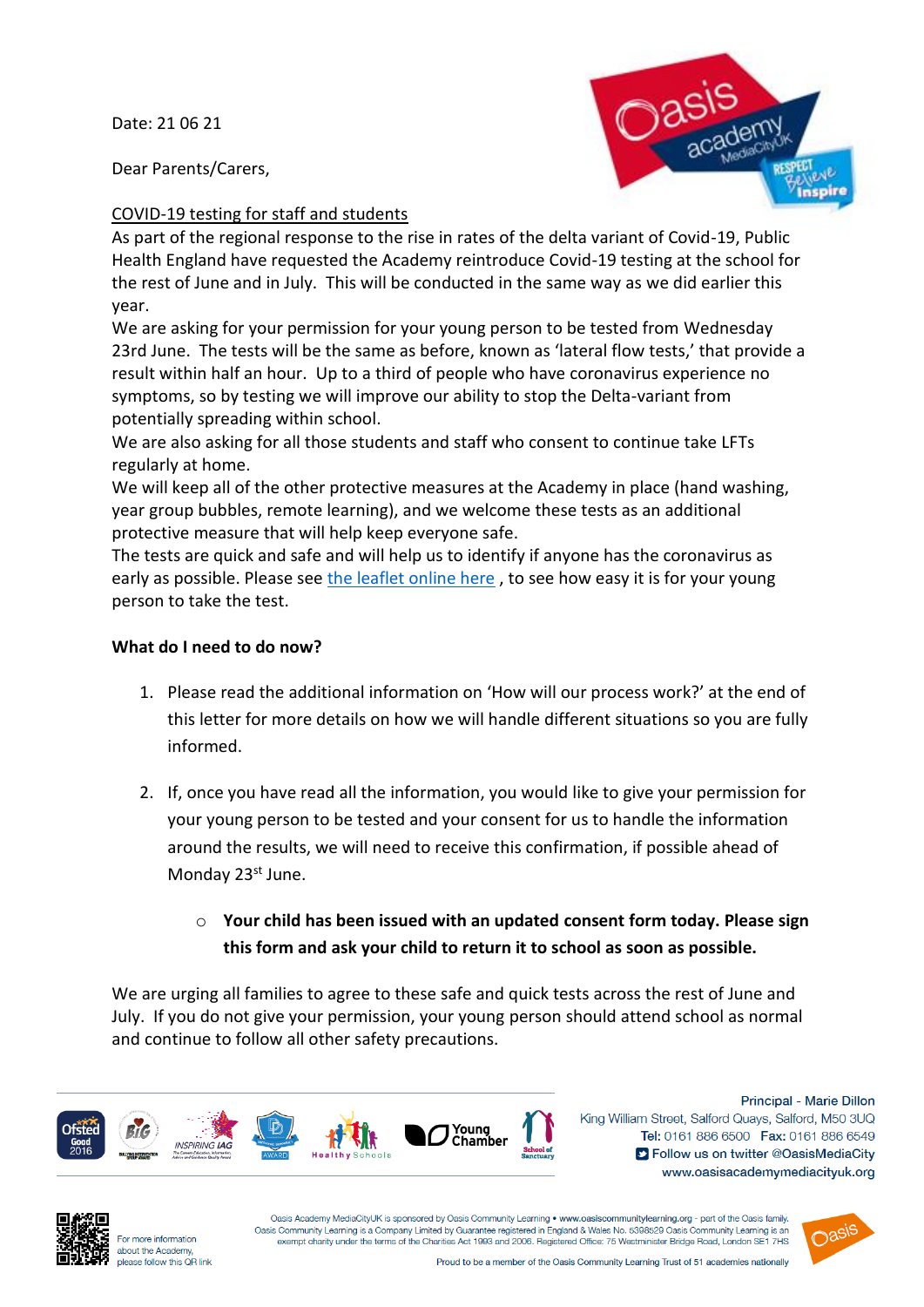

We will support our staff and pupils throughout, but please contact us if you need this information in any other language or format or if you have any questions. Please contact us by email *info@oasismediacityuk.org.*

Yours sincerely,

Mrs Dillon

**Principal, Oasis Academy MediacityUk**



Principal - Marie Dillon King William Street, Salford Quays, Salford, M50 3UQ Tel: 0161 886 6500 Fax: 0161 886 6549 S Follow us on twitter @OasisMediaCity www.oasisacademymediacityuk.org



For more information about the Academy,<br>please follow this QR link

Oasis Academy MediaCityUK is sponsored by Oasis Community Learning . www.oasiscommunitylearning.org - part of the Oasis family. Oasis Community Learning is a Company Limited by Guarantee registered in England & Wales No. 5398529 Oasis Community Learning is an exempt charity under the terms of the Charities Act 1993 and 2006. Registered Office: 75 Westminister Bridge Road, London SE1 7HS